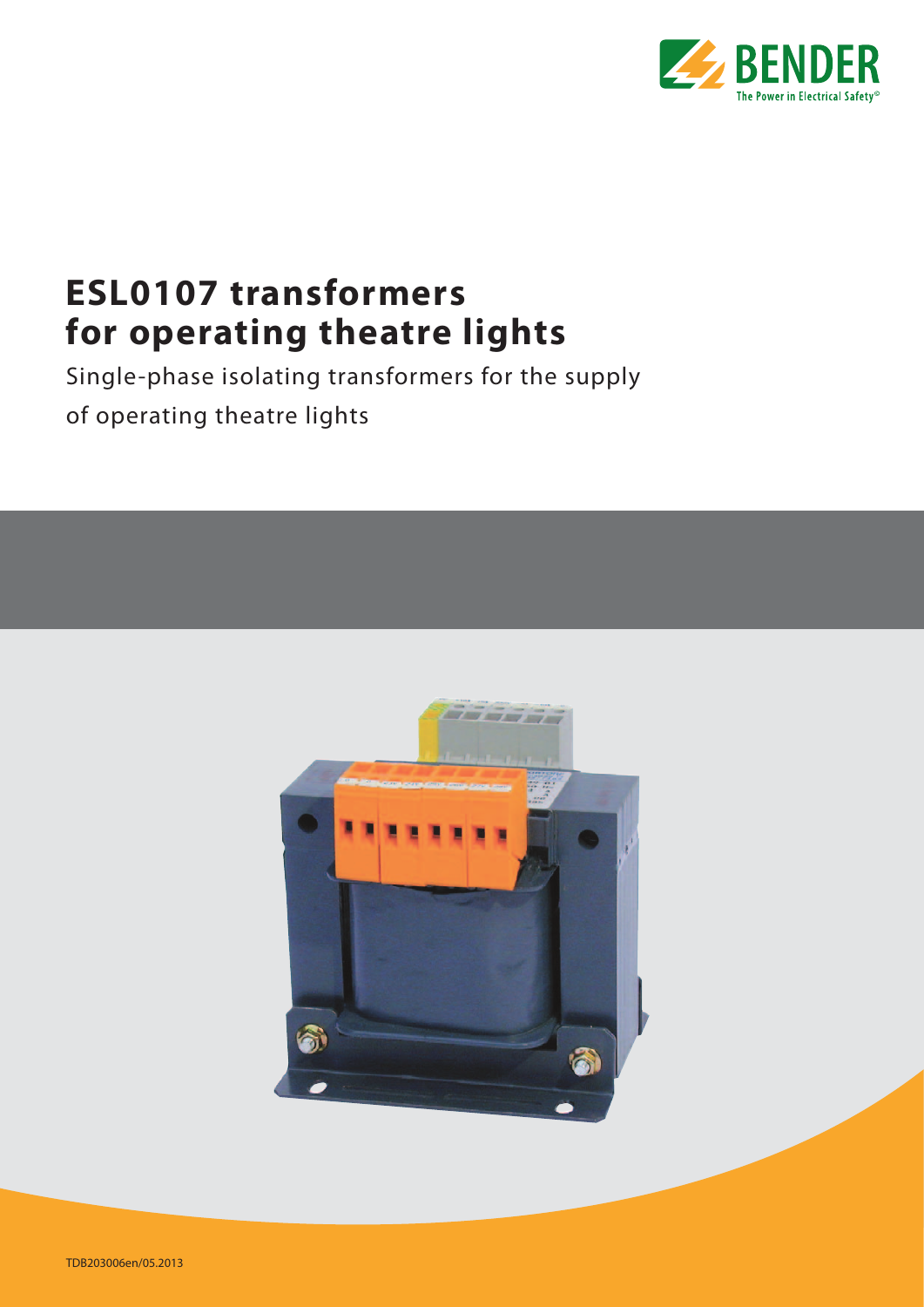# transformers for operating theatre lights **Single-phase isolating transformers for the supply of operating theatre lights**

**ESL0107 (operating theatre luminaires transformers)**

### **Device features**

ESL0107

- Screen winding lead out for external connection
- Insulated mounting angles
- Degree of protection IP 00 (construction type: open)
- Reinforced insulation
- Classification of insulation ta 40/E
- Connections: screw terminals
- Vector group: IiO

### **Application and description**

The transformers of the ESL0107 series have reinforced insulation and comply with the requirements of IEC 61558-2 -6 / DIN EN 61558-2-6 (VDE 0570-1). The transformers are fitted with tapping points for fine-step voltage adaptation on the primary and secondary side and thus meet the requirements for power supplies of operating theatre luminaires in Group 2 rooms. The windings are galvanically isolated.

In order to minimize electrical interferences, an electrostatic screen is installed between the primary and secondary winding the lead out of which is connected to an insulated terminal for connection to the equipotential bonding.

The fixing angles are isolated from the transformer core in order to ensure isolated installation in accordance with the requirements of the respective standards. Protection against corrosion is guaranteed by a complete resin impregnation. The transformers are designed for use in dry locations.

### **Frequency / ratings**

The transformers are designed for rated frequencies of 50…60 Hz. The values specified in the chapter "Technical data" refer to a maximum ambient temperature of 40 °C and a rated frequency of 50 Hz.

# **Temperature rise**

Free air circulation must be ensured. An ambient temperature exceeding 40 °C will reduce the rated power. The maximum permissible temperature in accordance with insulation class E is 120 °C.

# **Enclosure**

Appropriate steel sheet enclosures, degree of protection IP 23, are available for all standard types of isolating transformers.

# **Standards**

ESL0710 isolating transformers comply with the device standards and the regulations for installation: DIN EN 61558-1 (VDE 0570-1), IEC 61558-1 and DIN EN 61558-2-6 (VDE 0570-2-6), IEC 61558-2-6.

# **Ordering information**

|     |     |     | Dimensions (mm) |     |     | <b>Cu weight</b> | Weight | Type | Art. No.     |           |
|-----|-----|-----|-----------------|-----|-----|------------------|--------|------|--------------|-----------|
|     | D   |     |                 |     |     | G.               | (kg)   | (kg) |              |           |
| 96  | 96  | 105 | 84              | 82  | 65  | 5.5              | 0.5    | 2.3  | ESL0107/120  | B 924 632 |
| 96  | 106 | 105 | 84              | 92  | 75  | 5.5              | 0.8    | 2.8  | ESL0107/160  | B 924 633 |
| 120 | 102 | 125 | 90              | 92  | 74  | 5.5              |        |      | ESL0107/280  | B 924 634 |
| 120 | 134 | 125 | 90              | 128 | 110 | 5.5              | 1.6    | 6.7  | ESL0107/400  | B 924 637 |
| 150 | 135 | 150 | 122             | 130 | 108 | 6.5              |        | 10.2 | ESL0107/630  | B 924 638 |
| 174 | 145 | 175 | 135             | 150 | 120 | 6.5              | 5.8    | 16.5 | ESL0107/1000 | B 924 639 |



### **Terminal diagram Connection properties**

| <b>Type</b>  | <b>Input terminals</b><br>flexible/rigid | Screen winding<br>flexible/rigid | <b>Output terminals</b><br>flexible/rigid |  |  |
|--------------|------------------------------------------|----------------------------------|-------------------------------------------|--|--|
| ESL0107/120  | $4/6$ mm <sup>2</sup>                    | $4/6$ mm <sup>2</sup>            | $4/6$ mm <sup>2</sup>                     |  |  |
| ESL0107/160  | $4/6$ mm <sup>2</sup>                    | $4/6$ mm <sup>2</sup>            | $4/6$ mm <sup>2</sup>                     |  |  |
| ESL0107/280  | $4/6$ mm <sup>2</sup>                    | $4/6$ mm <sup>2</sup>            | $4/6$ mm <sup>2</sup>                     |  |  |
| ESL0107/400  | $4/6$ mm <sup>2</sup>                    | $4/6$ mm <sup>2</sup>            | $4/6$ mm <sup>2</sup>                     |  |  |
| ESL0107/630  | $10/16$ mm <sup>2</sup>                  | $4/6$ mm <sup>2</sup>            | $10/16$ mm <sup>2</sup>                   |  |  |
| ESL0107/1000 | $10/16$ mm <sup>2</sup>                  | $4/6$ mm <sup>2</sup>            | $10/16$ mm <sup>2</sup>                   |  |  |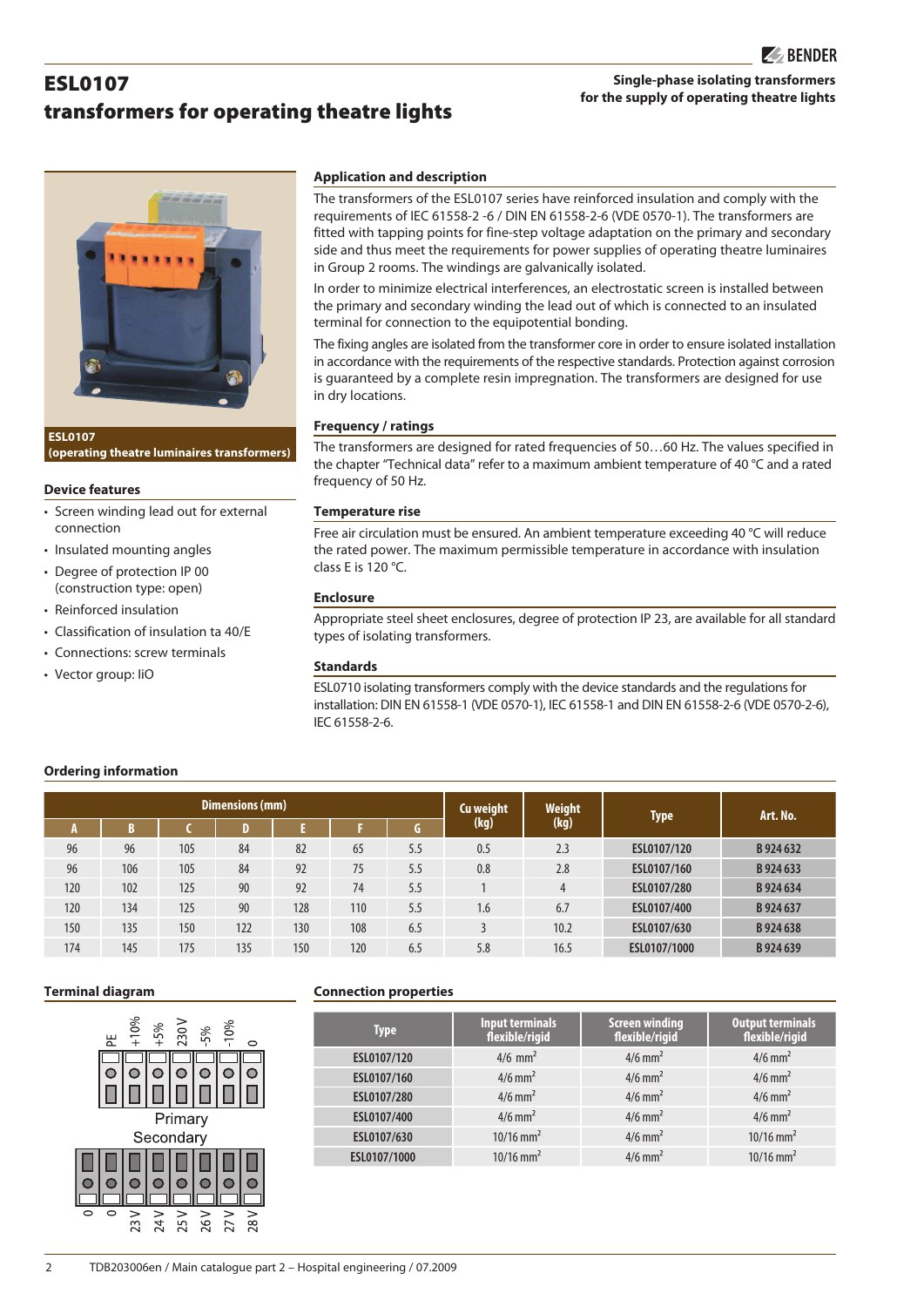# **Technical data**

| <b>Type</b>                              | ESL0107/120          | ESL0107/160          | ESL0107/280          | ESL0107/400          | ESL0107/630          | ESL0107/1000         |
|------------------------------------------|----------------------|----------------------|----------------------|----------------------|----------------------|----------------------|
| Insulation classification                | $t_a$ 40/E           | $t_a$ 40/E           | $t_a$ 40/E           | $t_a$ 40/E           | $t_a$ 40/E           | $t_a$ 40/E           |
| Degree of protection/protection class    | IP00/                | <b>IP00/I</b>        | IP00/                | IP00/                | <b>IP00/I</b>        | IP00/                |
| Power/voltages/currents                  |                      |                      |                      |                      |                      |                      |
| Rated power                              | 120 VA               | 160 VA               | 280 VA               | 400 VA               | 630 VA               | 1000 VA              |
| Rated frequency                          | $5060$ Hz            | $5060$ Hz            | $5060$ Hz            | $5060$ Hz            | $5060$ Hz            | $5060$ Hz            |
| Rated input voltage                      | 230V                 | 230V                 | 230V                 | 230V                 | 230 V                | 230V                 |
| Rated input current                      | 0.6A                 | 0.8A                 | 1.4A                 | 1.9A                 | 3A                   | 4.6A                 |
| Rated output voltage                     | 2328V                | 2328V                | 2328V                | 2328V                | 2328V                | 2328V                |
| Rated output current                     | 4.3A                 | 5.7A                 | 10A                  | 14.3 A               | 22.5A                | 35.7 A               |
| Inrush current /F                        | $<$ 15 x $\hat{l}_n$ | $<$ 15 x $\hat{l}_n$ | $<$ 15 x $\hat{l}_n$ | $<$ 15 x $\hat{I}_n$ | $<$ 15 x $\hat{l}_n$ | $<$ 15 x $\hat{l}_n$ |
| Leakage current                          | $\leq$ 5 µA          | $\leq$ 5 µA          | $\leq$ 5 µA          | $\leq$ 5 µA          | $\leq$ 5 µA          | $\leq$ 5 µA          |
| No-load input current io                 | $\leq$ 95 mA         | $\leq$ 120 mA        | $\leq 140$ mA        | $\leq$ 237 mA        | $\leq$ 270 mA        | $\leq$ 320 mA        |
| No-load output voltage uo                | $\leq$ 31.7 V        | $\leq$ 30.7 V        | $\leq$ 30.6 V        | $\leq$ 29.7 V        | $\leq 30$ V          | $\leq 30 V$          |
| Short-circuit voltage uk                 | $\leq 11\%$          | $\leq 8.8\%$         | $\leq 7.9\%$         | $\leq 5.3\%$         | $\leq$ 5 %           | $\leq 4.3 \%$        |
| <b>Environmental conditions</b>          |                      |                      |                      |                      |                      |                      |
| Ambient temperature                      | 40 °C                | 40 °C                | 40 $\degree$ C       | 40 $\degree$ C       | 40 $\degree$ C       | 40 $\degree$ C       |
| No-load temperature rise                 | ≤ 17 °C              | ≤ 20 °C              | ≤ 18 °C              | ≤ 26 °C              | ≤ 23 °C              | ≤ 26 °C              |
| No-load temperature rise                 | ≤ 66 °C              | ≤ 64 °C              | $≤71$ °C             | ≤ 62 °C              | ≤ 64 °C              | ≤ 65 °C              |
| Noise level (no load and full load)      | $\leq$ 35 dB(A)      | $\leq$ 35 dB(A)      | $\leq$ 35 dB(A)      | $\leq$ 35 dB(A)      | $\leq$ 35 dB(A)      | $\leq$ 35 dB(A)      |
| <b>Other</b>                             |                      |                      |                      |                      |                      |                      |
| Recommended fuse when used in accordance |                      |                      |                      |                      |                      |                      |
| with DIN VDE 0100-710                    | 6AqL/qG              | 6AqL/qG              | 6AqL/qG              | 10 A $qL/qG$         | 16 A $qL/qG$         | 16 A gL/gG           |
| Induction                                | 1.23T                | 1.17T                | 1.14T                | 1.14T                | 1.06T                | 1 <sub>T</sub>       |
| Rprimary                                 | $15.3 \Omega$        | $8.9 \Omega$         | $4.7\Omega$          | $2\Omega$            | $1.2 \Omega$         | $0.6 \Omega$         |
| Rsecondary                               | $0.32 \Omega$        | $0.2 \Omega$         | $0.095 \Omega$       | $0.05\ \Omega$       | $0.028 \Omega$       | $0.016 \Omega$       |
| FE loss (iron loss)                      | 5.5 W                | 6.3W                 | 9 W                  | 15W                  | 18 W                 | 26W                  |
| Cu loss (copper loss)                    | 15.8W                | <b>16W</b>           | 25 W                 | 23 W                 | 33W                  | 44 W                 |
| Efficiency                               | 85 %                 | 88 %                 | 89 %                 | 91%                  | 92 %                 | 94 %                 |
|                                          |                      |                      |                      |                      |                      |                      |

# **Dimension diagram**



# **Wiring diagram**